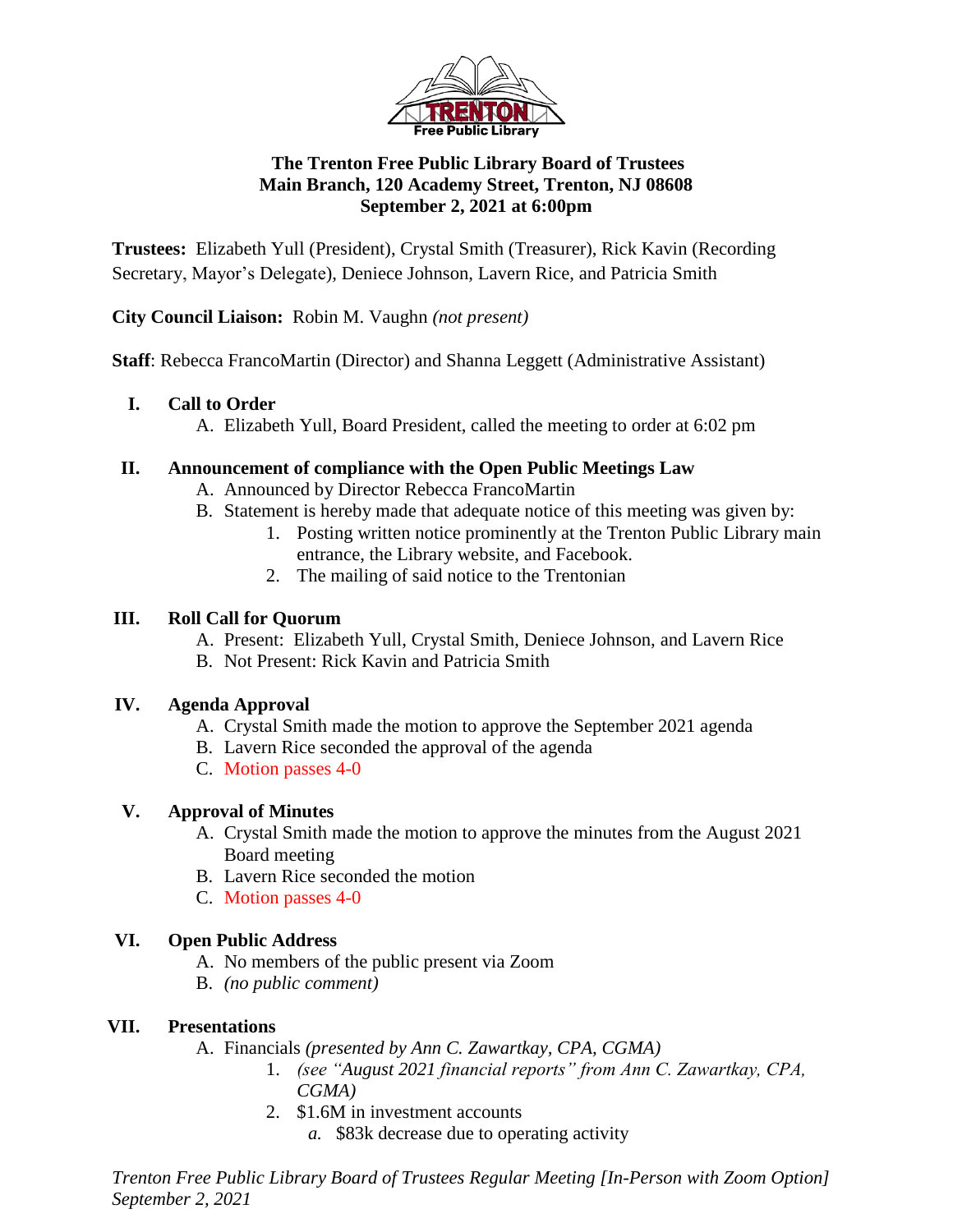- 3. \$2.8M total fund balances
- 4. \$368k various trust funds and trust fund income to be released
- 5. E-rate reimbursement program is giving credit for internet service instead of cash payment. TFPL is only paying for internet service exceeding what the credit covers each month.
- 6. Personnel expenses are over budget by approx. \$43k due to hazard pay for 2020 paid out in July.
	- *a.* Appropriation revenue is also increased for additional payroll leaves no impact on net income for period.
- 7. Health benefits, materials, programming, facilities, utilities, technology, security, room upgrades all under budget
- 8. Planned expenditures from surplus for the reading room and tech upgrades are over budget by approx. \$20k, due to a delay in project timing – budgeted for the last fiscal year.
- 9. Net income was a deficit of approx. \$116k
	- a. Budgeted surplus for period was \$36k
	- b. Negative variance of \$151k
	- c. August city appropriation of approx. \$200k has not been recorded
	- d. Invoices for additional expenses to post to August have not yet been received
- B. Personnel Report *(presented by Shanna Leggett)*
	- 1. *(no personnel changes)*
- C. Friends of TFPL *(presented by Pat Tumulty)*
- 1. *Pat Tumulty gave details of FRIENDS outreach for the month of August.*
- D. Director's Report *(presented by Director Rebecca FrancoMartin)*

#### 1. **COMMUNITY PARTNERS**

- a. **TDA** painting the square at Warren Street
- b. **Old Mill Hill Society** Patriots Week: Community Conversation
- c. **Girl Scout Troop 7285**
	- i. Silver Award Art Program
	- ii. Hosted five art workshops, including rock painting, clay modeling, poetry, and drawing
- d. **RWJ Hope and Healing Program**

#### 2. **MARKETING**

- a. Two meetings with **graphic designer/brand assistant**
	- i. Ensure the library represents itself a modern institution
	- ii. Must preserve and celebrate the history of Trenton as well
- b. New design for the **Library newsletter** *(see copy in document packet)*

#### 3. **BUILDING & TECHNOLOGY**

#### a. **Meetings with IT**

- i. Discussed the segregation of the network for increased security and reduced risk of a total network failure
- ii. Best course moving forward for completion of network support equipment.

## 4. **STAFF & VOLUNTEERS**

#### a. **Staff**

- i. Staff meeting and one-on-one meetings
- ii. Staff as a whole have been incredibly patient with and supportive of patrons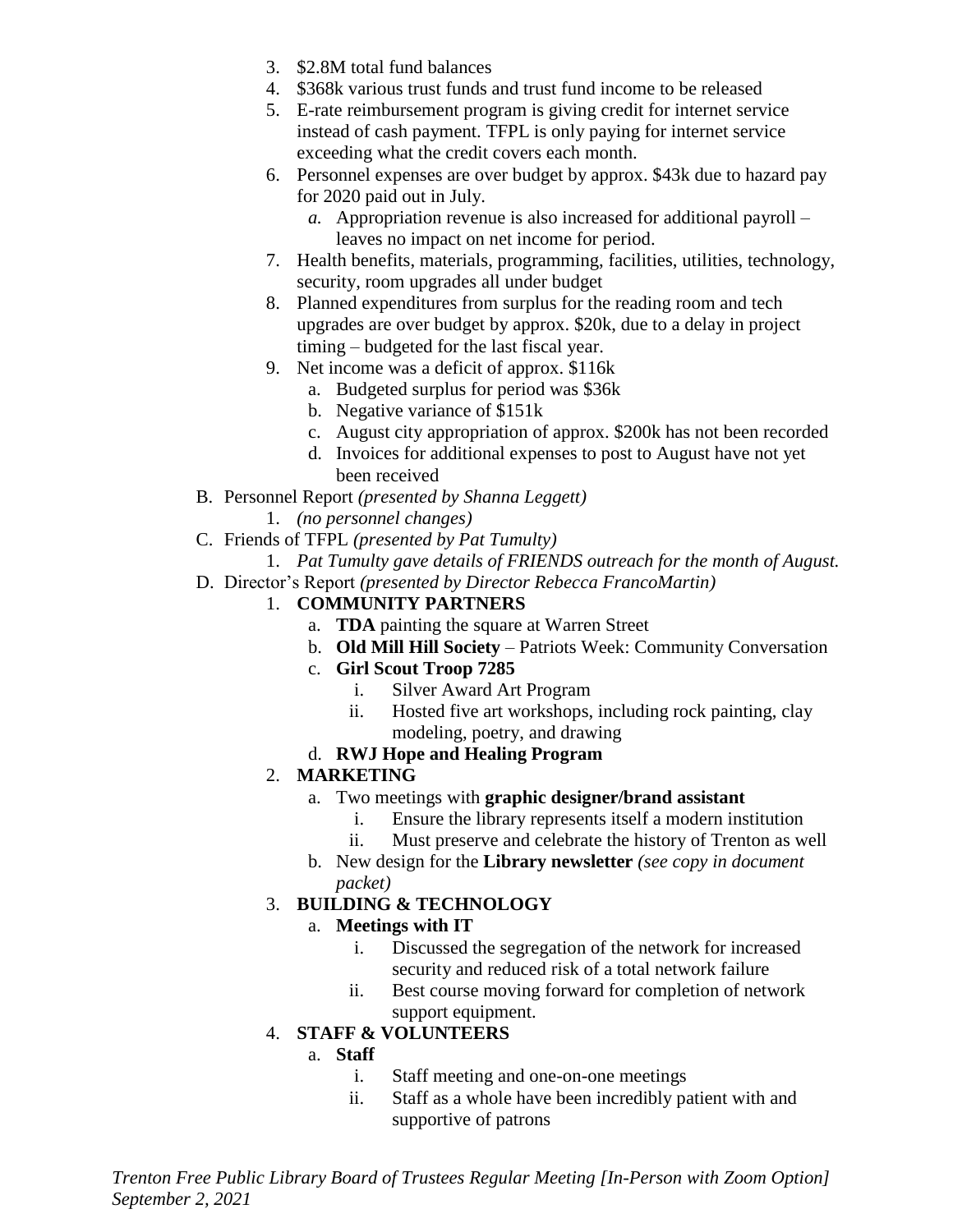- Serving patrons as demand for library services increases
- Increased number of requests for assistance with
- Ensuring compliance with the mask policy to protect the health and safety of patrons and staff
- b. A part-time **Library Associate is needed for Trentoniana**
- i. Working toward figuring this into the budget
- 5. **CONTINUING EDUCATION & MEETINGS**
	- a. **Governor's Briefing**
	- b. Provided **outreach materials** for the Friends to distribute

#### 6. **COLLECTIONS & MATERIALS**

- a. **Circulation** of all materials combined has increased 30% since last month
	- i. DVDs increased 27%
	- ii. Urban fiction increased 93%
- b. In August, 70 **Library card accounts** were created, representing an increase of 118% from last month

## 7. **FINANCES/FUNDING**

- a. TFPL was awarded the **grant for Pop-Up Libraries** in the amount of \$25,000
- b. Phone Bills
	- i. Working with a partner at the City from IT to reduce our phone bills
	- ii. Will likely be a 60-70% reduction that will increase our available budget to be used for staffing

## 8. **LIBRARY SERVICES**

## a. **Outreach to Board of Education**

- i. Back to School Extravaganza 1200 attendees
- ii. The Library was provided an award for participation

## b. **Inter-Library Loan (ILL) System**

- i. Not recognizing TFPL at the NJ State Library
- ii. Working with IT to rectify the problem

## c. **Summer Reading**

- i. Program has ended
- ii. Winners were announced for all departments, including staff
- iii. 25 participants in the youth summer reading program this year
- iv. The top readers from each group received a tablet as a prize
- d. **Corin Garcia** (community partner)
	- i. Partnered with the library for a book club and weekly craft
	- ii. Participation was amazing
	- iii. Attended an award ceremony for the children and families at the Latino Merchant Association on Saturday, August 28th where the library was awarded a plaque for participation

## e. **Other Programming**

- i. 673 youth patrons participated in various programs throughout the month.
- ii. 60 STEM kits and 180 YA books were provided to patrons.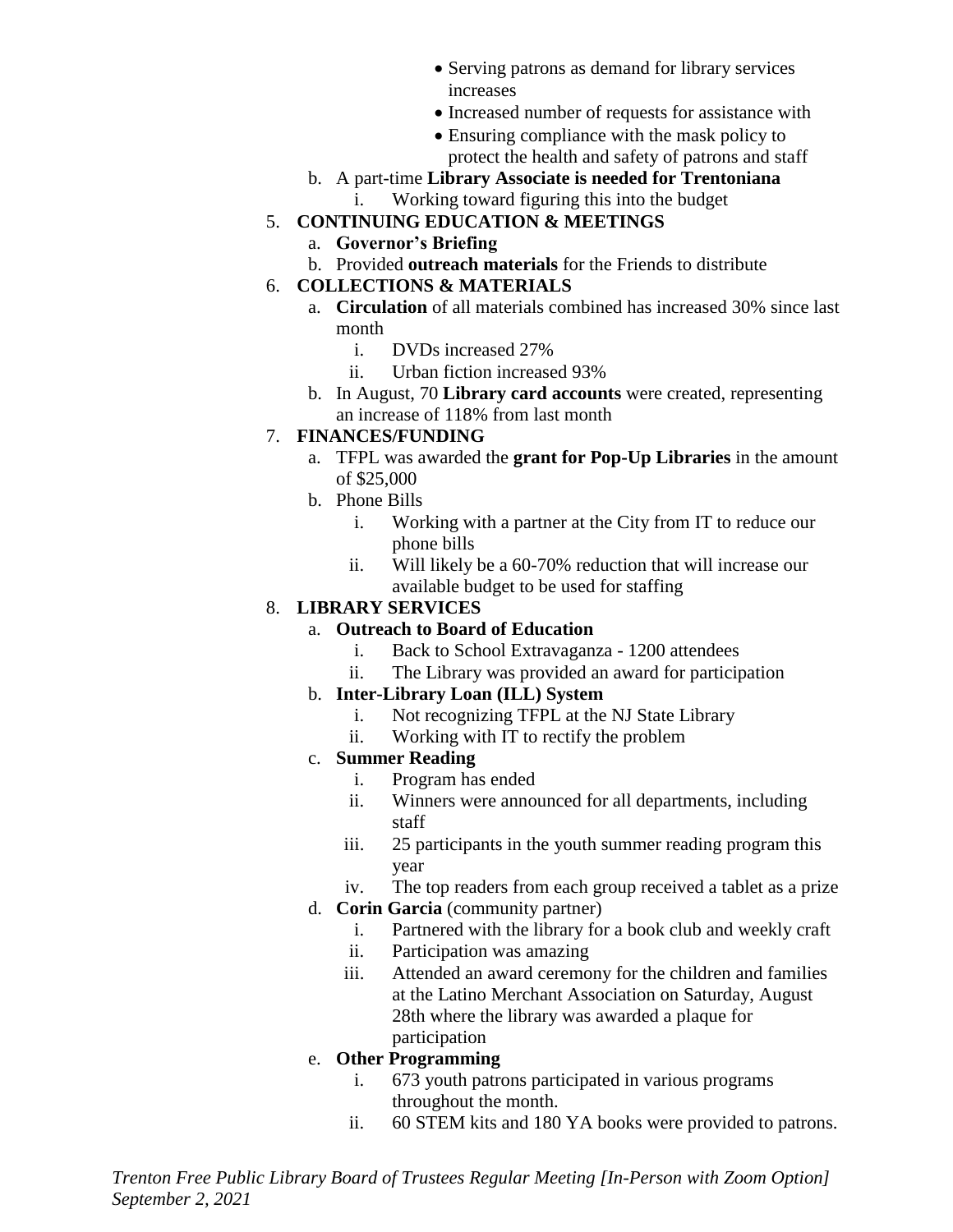#### 9. **TRENTONIANA**

#### a. **Traffic**

- i. Open 17 days in August
- ii. 38 patrons visited
- iii. 16 additional inquiries via email, phone, and the online research form
- b. **Accession #383** Frame-Up to Freedom: The Story of the Duck Island Murder
	- i. Case author: Lee Josephson

# c. **Zine Library**

- i. Will be displayed in the Poetry Café
- ii. Former librarian came up with the idea
- iii. A "zine" is a small-circulation, self-published work of original or appropriated texts and images, usually reproduced via a copy machine
	- Zines are the product of either a single person or of a very small group
	- They are popularly photocopied into physical prints for circulation
- iv. A Library Page is researching the whys and how's and is making an inventory of the ones currently available for circulation

# **VIII. Action Items**

A. Bill List

- 1. *(see "TFPL September 2021 Unpaid Bills")*
- 2. Approval of Bill List
	- a. Lavern Rice made the motion to approve the September bill list
	- b. Deniece Johnson seconded the approval of the bill list
	- c. Motion passes 4-0

## **IX. Old Business**

- A. Sexual Assault, Harassment, Prevention Policy- Tabled
- B. Masonry Restoration- Bid has gone out for masonry work.
- C. Hazard Pay Funds- Working with the city hazard pay funds came from the Libraries budget not the grant monies received by the city for hazard pay as per resolution
- D. Tuition Reimbursement- Discussion of reimbursement policy

## **X. New Business**

A. *(no new business)*

## **XI. Announcements**

A. The next regularly scheduled Board of Trustees meeting is Thursday, October 14, 2021, beginning at 6:00 pm

## **XII. Executive Session** *(if required)*

## **XIII. Adjournment**

A. Deniece Johnson makes a motion to adjourn